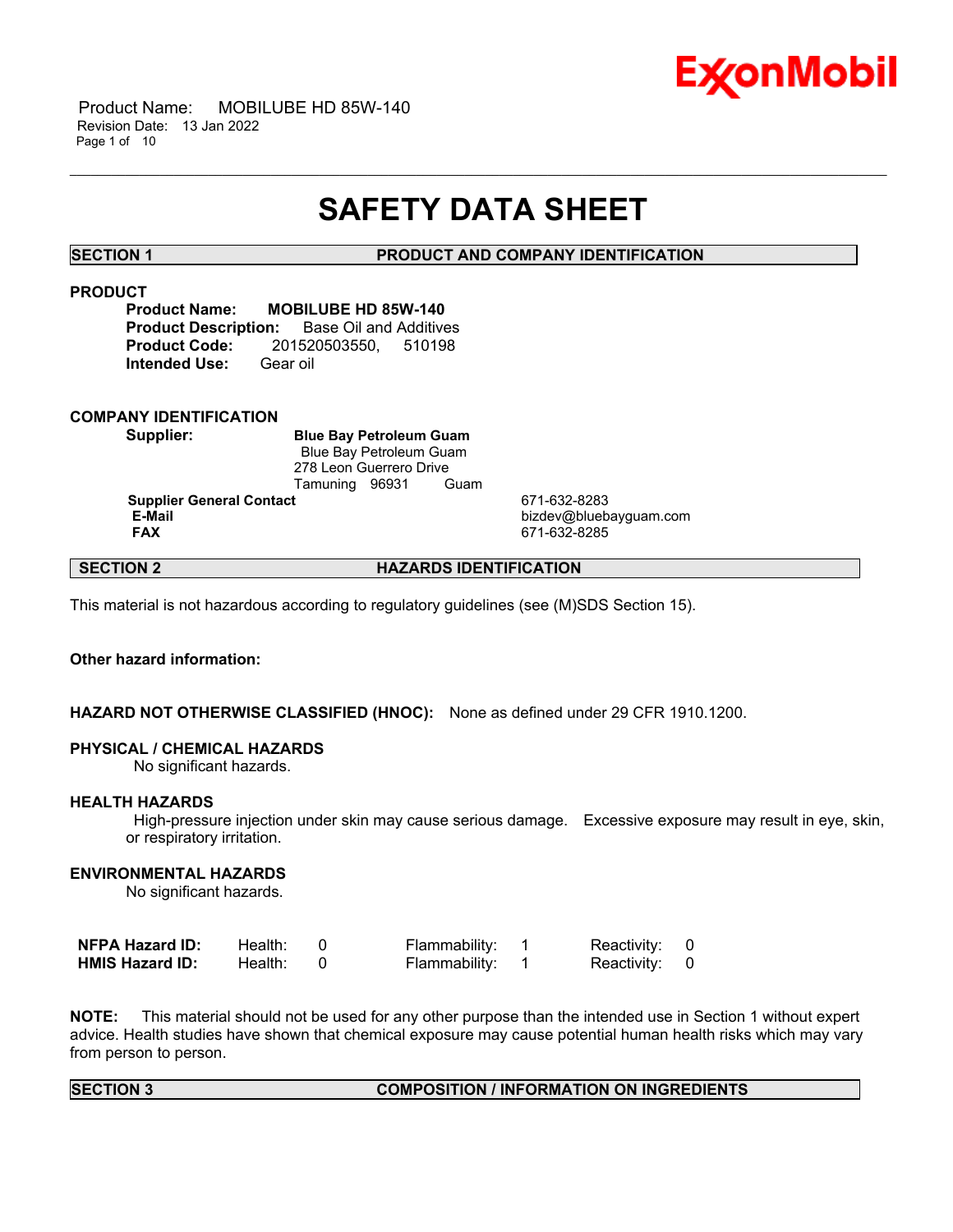

 Product Name: MOBILUBE HD 85W-140 Revision Date: 13 Jan 2022 Page 2 of 10

This material is defined as a mixture.

# **Hazardous Substance(s) or Complex Substance(s) required for disclosure**

| <b>Name</b>                        | CAS#               | Concentration* | <b>GHS Hazard Codes</b>                                                   |
|------------------------------------|--------------------|----------------|---------------------------------------------------------------------------|
| LONG-CHAIN ALKENYL AMINE           | 112-90-3           | $0.1 - 5.1\%$  | H302, H304, H335,<br>H314(1B), H373, H400(M)<br>factor 10), H410(M factor |
|                                    |                    |                | 10)                                                                       |
| <b>IOLEFIN SULFIDE</b>             | 68937-96-2         | $1 - 5\%$      | H227, H317, H316,<br>H402. H412                                           |
| PHOSPHORIC ACID ESTERS, AMINE SALT | <b>CONFIDENTIA</b> | $0.1 - 5.1\%$  | H227, H302, H317,<br>H318, H401, H411                                     |

\_\_\_\_\_\_\_\_\_\_\_\_\_\_\_\_\_\_\_\_\_\_\_\_\_\_\_\_\_\_\_\_\_\_\_\_\_\_\_\_\_\_\_\_\_\_\_\_\_\_\_\_\_\_\_\_\_\_\_\_\_\_\_\_\_\_\_\_\_\_\_\_\_\_\_\_\_\_\_\_\_\_\_\_\_\_\_\_\_\_\_\_\_\_\_\_\_\_\_\_\_\_\_\_\_\_\_\_\_\_\_\_\_\_\_\_\_\_

\* All concentrations are percent by weight unless material is a gas. Gas concentrations are in percent by volume.

As per paragraph (i) of 29 CFR 1910.1200, formulation is considered a trade secret and specific chemical identity and exact percentage (concentration) of composition may have been withheld. Specific chemical identity and exact percentage composition will be provided to health professionals, employees, or designated representatives in accordance with applicable provisions of paragraph (i).

### **SECTION 4 FIRST AID MEASURES**

#### **INHALATION**

Remove from further exposure. For those providing assistance, avoid exposure to yourself or others. Use adequate respiratory protection. If respiratory irritation, dizziness, nausea, or unconsciousness occurs, seek immediate medical assistance. If breathing has stopped, assist ventilation with a mechanical device or use mouth-to-mouth resuscitation.

# **SKIN CONTACT**

Wash contact areas with soap and water. If product is injected into or under the skin, or into any part of the body, regardless of the appearance of the wound or its size, the individual should be evaluated immediately by a physician as a surgical emergency. Even though initial symptoms from high pressure injection may be minimal or absent, early surgical treatment within the first few hours may significantly reduce the ultimate extent of injury.

#### **EYE CONTACT**

Flush thoroughly with water. If irritation occurs, get medical assistance.

#### **INGESTION**

First aid is normally not required. Seek medical attention if discomfort occurs.

# **SECTION 5 FIRE FIGHTING MEASURES**

#### **EXTINGUISHING MEDIA**

**Appropriate Extinguishing Media:** Use water fog, foam, dry chemical or carbon dioxide (CO2) to extinguish flames.

**Inappropriate Extinguishing Media:** Straight Streams of Water

#### **FIRE FIGHTING**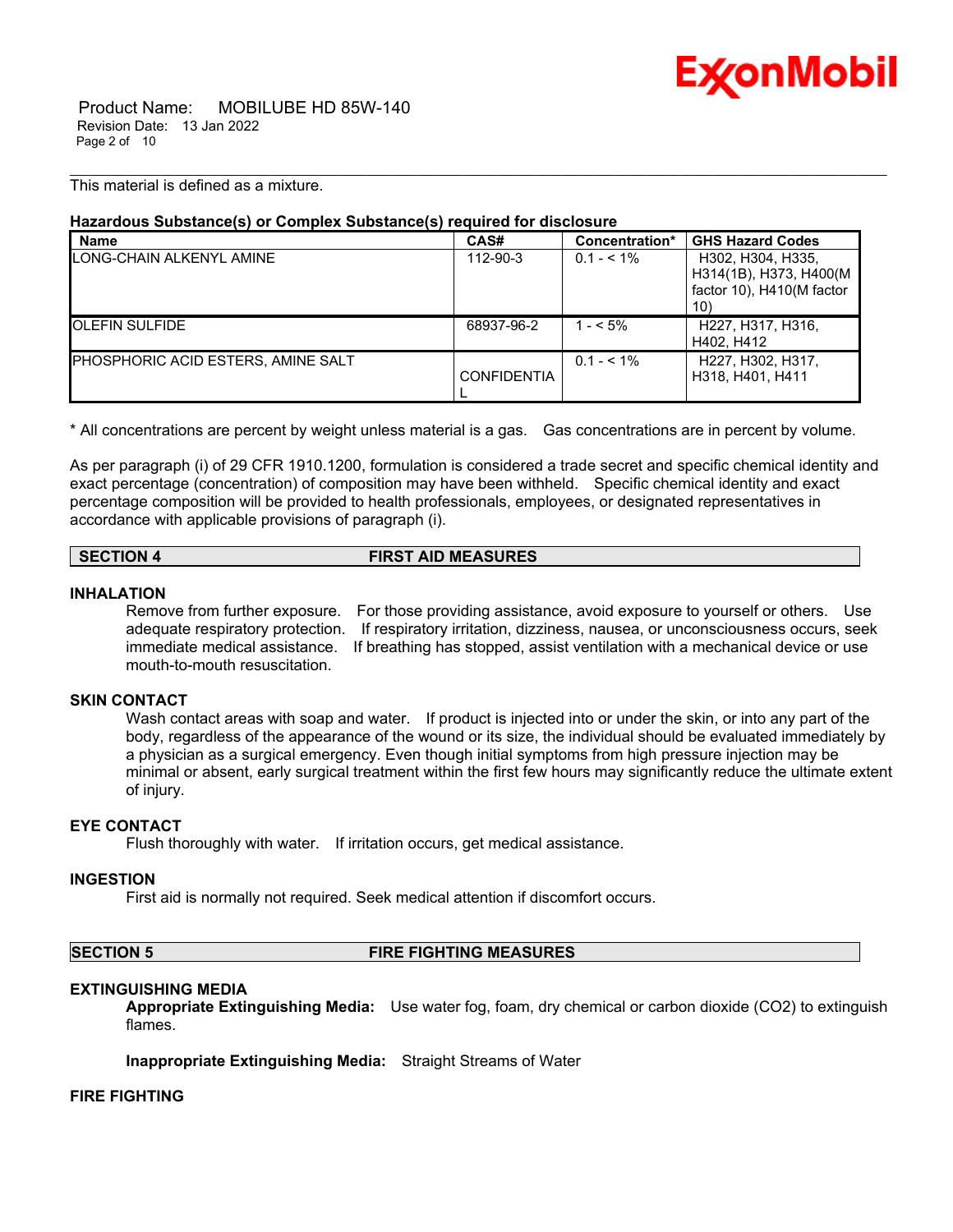

 Product Name: MOBILUBE HD 85W-140 Revision Date: 13 Jan 2022 Page 3 of 10

> **Fire Fighting Instructions:** Evacuate area. Prevent runoff from fire control or dilution from entering streams, sewers, or drinking water supply. Firefighters should use standard protective equipment and in enclosed spaces, self-contained breathing apparatus (SCBA). Use water spray to cool fire exposed surfaces and to protect personnel.

\_\_\_\_\_\_\_\_\_\_\_\_\_\_\_\_\_\_\_\_\_\_\_\_\_\_\_\_\_\_\_\_\_\_\_\_\_\_\_\_\_\_\_\_\_\_\_\_\_\_\_\_\_\_\_\_\_\_\_\_\_\_\_\_\_\_\_\_\_\_\_\_\_\_\_\_\_\_\_\_\_\_\_\_\_\_\_\_\_\_\_\_\_\_\_\_\_\_\_\_\_\_\_\_\_\_\_\_\_\_\_\_\_\_\_\_\_\_

**Hazardous Combustion Products:** Aldehydes, Incomplete combustion products, Oxides of carbon, Smoke, Fume, Sulfur oxides

#### **FLAMMABILITY PROPERTIES**

**Flash Point [Method]:** >180°C (356°F) [ASTM D-92] **Flammable Limits (Approximate volume % in air):** LEL: 0.9 UEL: 7.0 **Autoignition Temperature:** N/D

#### **SECTION 6 ACCIDENTAL RELEASE MEASURES**

# **NOTIFICATION PROCEDURES**

In the event of a spill or accidental release, notify relevant authorities in accordance with all applicable regulations. US regulations require reporting releases of this material to the environment which exceed the applicable reportable quantity or oil spills which could reach any waterway including intermittent dry creeks. The National Response Center can be reached at (800)424-8802.

#### **PROTECTIVE MEASURES**

Avoid contact with spilled material. See Section 5 for fire fighting information. See the Hazard Identification Section for Significant Hazards. See Section 4 for First Aid Advice. See Section 8 for advice on the minimum requirements for personal protective equipment. Additional protective measures may be necessary, depending on the specific circumstances and/or the expert judgment of the emergency responders.

For emergency responders: Respiratory protection: respiratory protection will be necessary only in special cases, e.g., formation of mists. Half-face or full-face respirator with filter(s) for dust/organic vapor or Self Contained Breathing Apparatus (SCBA) can be used depending on the size of spill and potential level of exposure. If the exposure cannot be completely characterized or an oxygen deficient atmosphere is possible or anticipated, SCBA is recommended. Work gloves that are resistant to hydrocarbons are recommended. Gloves made of polyvinyl acetate (PVA) are not water-resistant and are not suitable for emergency use. Chemical goggles are recommended if splashes or contact with eyes is possible. Small spills: normal antistatic work clothes are usually adequate. Large spills: full body suit of chemical resistant, antistatic material is recommended.

# **SPILL MANAGEMENT**

**Land Spill:** Stop leak if you can do it without risk. Recover by pumping or with suitable absorbent.

**Water Spill:** Stop leak if you can do it without risk. Confine the spill immediately with booms. Warn other shipping. Remove from the surface by skimming or with suitable absorbents. Seek the advice of a specialist before using dispersants.

Water spill and land spill recommendations are based on the most likely spill scenario for this material; however, geographic conditions, wind, temperature, (and in the case of a water spill) wave and current direction and speed may greatly influence the appropriate action to be taken. For this reason, local experts should be consulted. Note: Local regulations may prescribe or limit action to be taken.

# **ENVIRONMENTAL PRECAUTIONS**

Large Spills: Dike far ahead of liquid spill for later recovery and disposal. Prevent entry into waterways,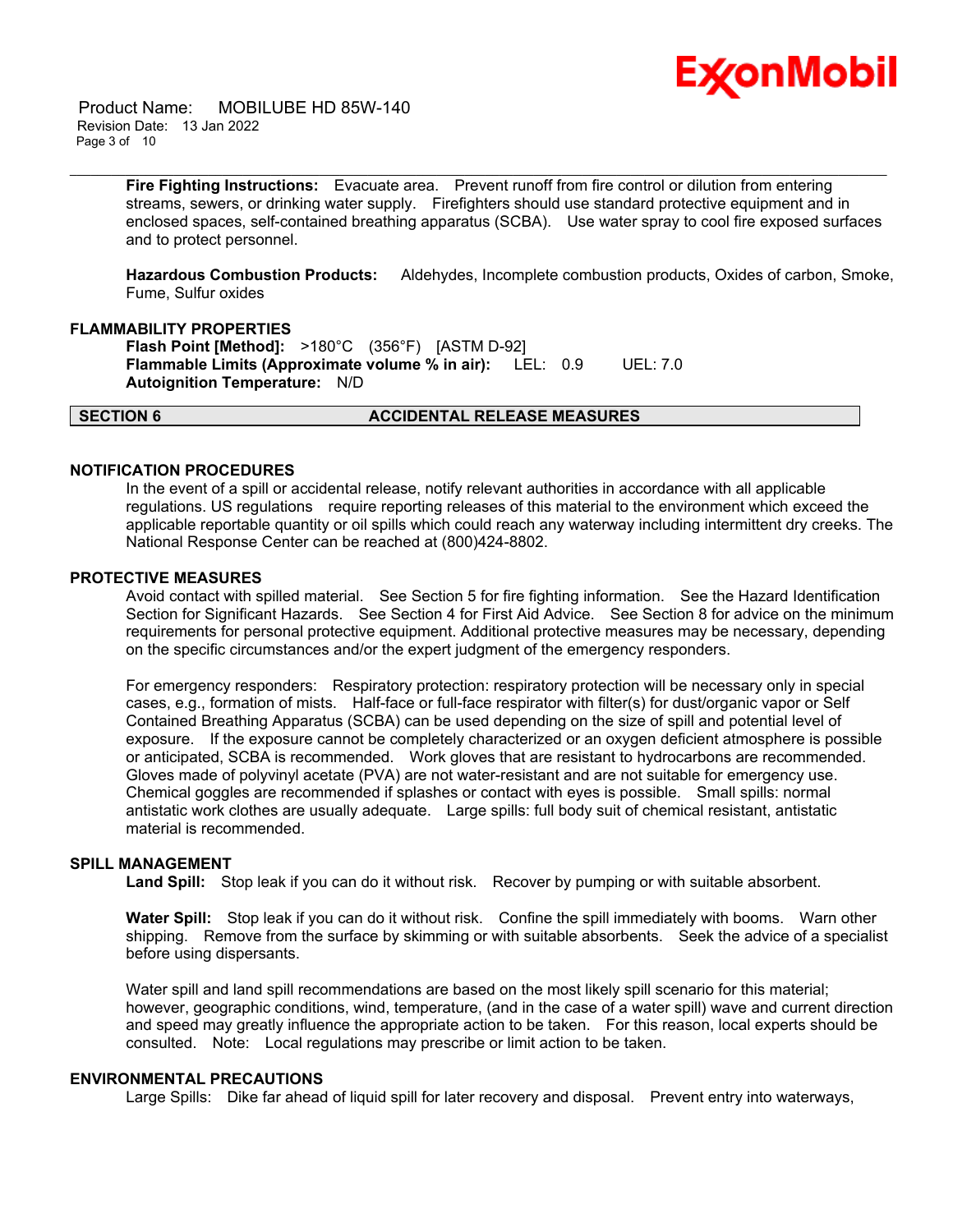

 Product Name: MOBILUBE HD 85W-140 Revision Date: 13 Jan 2022 Page 4 of 10

sewers, basements or confined areas.

#### **SECTION 7 HANDLING AND STORAGE**

\_\_\_\_\_\_\_\_\_\_\_\_\_\_\_\_\_\_\_\_\_\_\_\_\_\_\_\_\_\_\_\_\_\_\_\_\_\_\_\_\_\_\_\_\_\_\_\_\_\_\_\_\_\_\_\_\_\_\_\_\_\_\_\_\_\_\_\_\_\_\_\_\_\_\_\_\_\_\_\_\_\_\_\_\_\_\_\_\_\_\_\_\_\_\_\_\_\_\_\_\_\_\_\_\_\_\_\_\_\_\_\_\_\_\_\_\_\_

#### **HANDLING**

Prevent small spills and leakage to avoid slip hazard. Material can accumulate static charges which may cause an electrical spark (ignition source). When the material is handled in bulk, an electrical spark could ignite any flammable vapors from liquids or residues that may be present (e.g., during switch-loading operations). Use proper bonding and/or ground procedures. However, bonding and grounds may not eliminate the hazard from static accumulation. Consult local applicable standards for guidance. Additional references include American Petroleum Institute 2003 (Protection Against Ignitions Arising out of Static, Lightning and Stray Currents) or National Fire Protection Agency 77 (Recommended Practice on Static Electricity) or CENELEC CLC/TR 50404 (Electrostatics - Code of practice for the avoidance of hazards due to static electricity).

**Static Accumulator:** This material is a static accumulator.

### **STORAGE**

The type of container used to store the material may affect static accumulation and dissipation. Do not store in open or unlabelled containers. Keep away from incompatible materials.

# **SECTION 8 EXPOSURE CONTROLS / PERSONAL PROTECTION**

**Exposure limits/standards for materials that can be formed when handling this product:** When mists/aerosols can occur the following are recommended:  $5 \text{ mg/m}^3$  - ACGIH TLV (inhalable fraction),  $5 \text{ mg/m}^3$  - OSHA PEL.

NOTE: Limits/standards shown for guidance only. Follow applicable regulations.

No biological limits allocated.

# **ENGINEERING CONTROLS**

The level of protection and types of controls necessary will vary depending upon potential exposure conditions. Control measures to consider:

No special requirements under ordinary conditions of use and with adequate ventilation.

#### **PERSONAL PROTECTION**

Personal protective equipment selections vary based on potential exposure conditions such as applications, handling practices, concentration and ventilation. Information on the selection of protective equipment for use with this material, as provided below, is based upon intended, normal usage.

**Respiratory Protection:** If engineering controls do not maintain airborne contaminant concentrations at a level which is adequate to protect worker health, an approved respirator may be appropriate. Respirator selection, use, and maintenance must be in accordance with regulatory requirements, if applicable. Types of respirators to be considered for this material include:

No special requirements under ordinary conditions of use and with adequate ventilation.

For high airborne concentrations, use an approved supplied-air respirator, operated in positive pressure mode. Supplied air respirators with an escape bottle may be appropriate when oxygen levels are inadequate,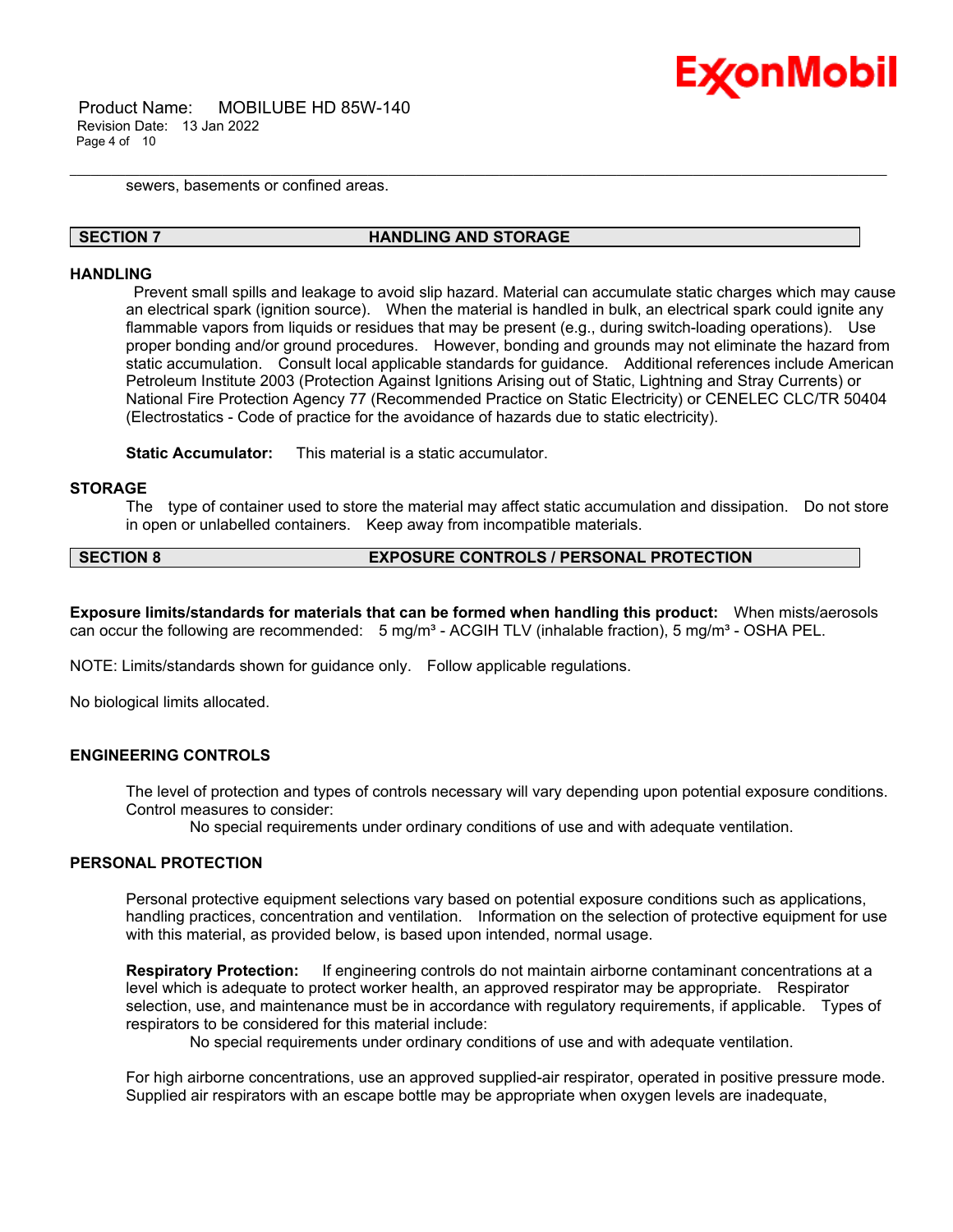Product Name: MOBILUBE HD 85W-140 Revision Date: 13 Jan 2022 Page 5 of 10



gas/vapor warning properties are poor, or if air purifying filter capacity/rating may be exceeded.

\_\_\_\_\_\_\_\_\_\_\_\_\_\_\_\_\_\_\_\_\_\_\_\_\_\_\_\_\_\_\_\_\_\_\_\_\_\_\_\_\_\_\_\_\_\_\_\_\_\_\_\_\_\_\_\_\_\_\_\_\_\_\_\_\_\_\_\_\_\_\_\_\_\_\_\_\_\_\_\_\_\_\_\_\_\_\_\_\_\_\_\_\_\_\_\_\_\_\_\_\_\_\_\_\_\_\_\_\_\_\_\_\_\_\_\_\_\_

**Hand Protection:** Any specific glove information provided is based on published literature and glove manufacturer data. Glove suitability and breakthrough time will differ depending on the specific use conditions. Contact the glove manufacturer for specific advice on glove selection and breakthrough times for your use conditions. Inspect and replace worn or damaged gloves. The types of gloves to be considered for this material include:

No protection is ordinarily required under normal conditions of use.

**Eye Protection:** If contact is likely, safety glasses with side shields are recommended.

**Skin and Body Protection:** Any specific clothing information provided is based on published literature or manufacturer data. The types of clothing to be considered for this material include:

No skin protection is ordinarily required under normal conditions of use. In accordance with good industrial hygiene practices, precautions should be taken to avoid skin contact.

**Specific Hygiene Measures:** Always observe good personal hygiene measures, such as washing after handling the material and before eating, drinking, and/or smoking. Routinely wash work clothing and protective equipment to remove contaminants. Discard contaminated clothing and footwear that cannot be cleaned. Practice good housekeeping.

#### **ENVIRONMENTAL CONTROLS**

Comply with applicable environmental regulations limiting discharge to air, water and soil. Protect the environment by applying appropriate control measures to prevent or limit emissions.

# **SECTION 9 PHYSICAL AND CHEMICAL PROPERTIES**

**Note: Physical and chemical properties are provided for safety, health and environmental considerations only and may not fully represent product specifications. Contact the Supplier for additional information.**

#### **GENERAL INFORMATION**

**Physical State:** Liquid **Color:** Amber **Odor:** Characteristic **Odor Threshold:** N/D

#### **IMPORTANT HEALTH, SAFETY, AND ENVIRONMENTAL INFORMATION**

**Relative Density (at 15 °C):** 0.9 [ASTM D4052] **Flammability (Solid, Gas):** N/A **Flash Point [Method]:** >180°C (356°F) [ASTM D-92] **Flammable Limits (Approximate volume % in air):** LEL: 0.9 UEL: 7.0 **Autoignition Temperature:** N/D **Boiling Point / Range:** > 316°C (600°F) **Decomposition Temperature:** N/D **Vapor Density (Air = 1):** > 2 at 101 kPa **Vapor Pressure:** < 0.013 kPa (0.1 mm Hg) at 20 °C **Evaporation Rate (n-butyl acetate = 1):** N/D **pH:** N/A **Log Pow (n-Octanol/Water Partition Coefficient):** > 3.5 **Solubility in Water:** Negligible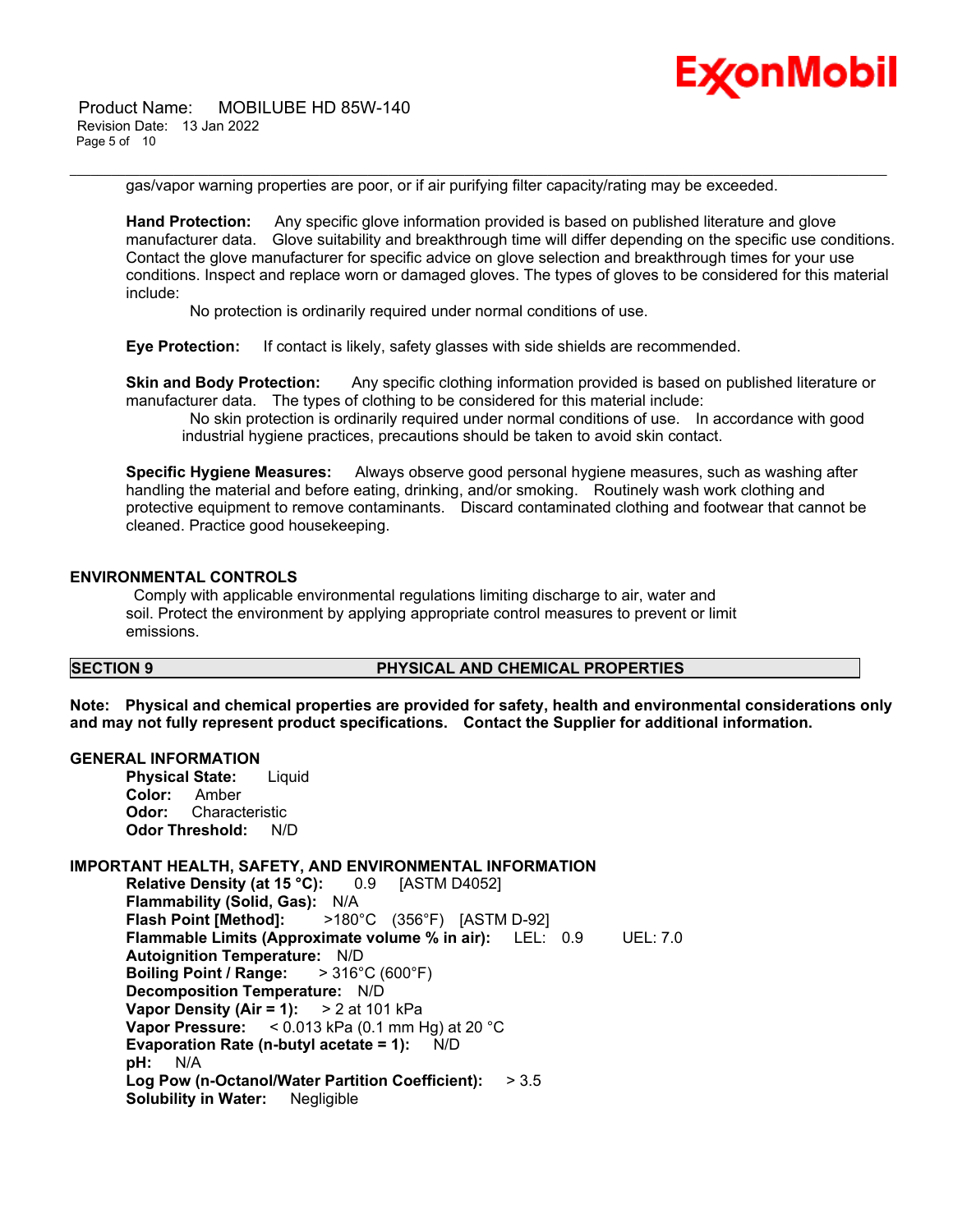

 Product Name: MOBILUBE HD 85W-140 Revision Date: 13 Jan 2022 Page 6 of 10

\_\_\_\_\_\_\_\_\_\_\_\_\_\_\_\_\_\_\_\_\_\_\_\_\_\_\_\_\_\_\_\_\_\_\_\_\_\_\_\_\_\_\_\_\_\_\_\_\_\_\_\_\_\_\_\_\_\_\_\_\_\_\_\_\_\_\_\_\_\_\_\_\_\_\_\_\_\_\_\_\_\_\_\_\_\_\_\_\_\_\_\_\_\_\_\_\_\_\_\_\_\_\_\_\_\_\_\_\_\_\_\_\_\_\_\_\_\_ **Viscosity:** 386 cSt (386 mm2/sec) at 40 °C | 28 cSt (28 mm2/sec) at 100 °C [ASTM D 445] **Oxidizing Properties:** See Hazards Identification Section.

# **OTHER INFORMATION**

**Freezing Point:** N/D **Melting Point:** N/A **Pour Point:** -15°C (5°F) [ASTM D97]<br>**DMSO Extract (mineral oil only), IP-346:** < 3 %wt **DMSO** Extract (mineral oil only), IP-346:

### **SECTION 10 STABILITY AND REACTIVITY**

**REACTIVITY:** See sub-sections below.

**STABILITY:** Material is stable under normal conditions.

**CONDITIONS TO AVOID:** Excessive heat. High energy sources of ignition.

**MATERIALS TO AVOID:** Strong oxidizers

**HAZARDOUS DECOMPOSITION PRODUCTS:** Material does not decompose at ambient temperatures.

**POSSIBILITY OF HAZARDOUS REACTIONS:** Hazardous polymerization will not occur.

#### **SECTION 11 TOXICOLOGICAL INFORMATION**

#### **INFORMATION ON TOXICOLOGICAL EFFECTS**

| <b>Hazard Class</b>                                               | <b>Conclusion / Remarks</b>                                                                        |  |  |
|-------------------------------------------------------------------|----------------------------------------------------------------------------------------------------|--|--|
| <b>Inhalation</b>                                                 |                                                                                                    |  |  |
| Acute Toxicity: No end point data for<br>material.                | Minimally Toxic. Based on assessment of the components.                                            |  |  |
| Irritation: No end point data for material.                       | Negligible hazard at ambient/normal handling temperatures.                                         |  |  |
| Ingestion                                                         |                                                                                                    |  |  |
| Acute Toxicity: No end point data for<br>material.                | Minimally Toxic. Based on assessment of the components.                                            |  |  |
| <b>Skin</b>                                                       |                                                                                                    |  |  |
| Acute Toxicity: No end point data for<br>lmaterial.               | Minimally Toxic. Based on assessment of the components.                                            |  |  |
| Skin Corrosion/Irritation: No end point data<br>lfor material.    | Negligible irritation to skin at ambient temperatures. Based on<br>assessment of the components.   |  |  |
| <b>Eye</b>                                                        |                                                                                                    |  |  |
| Serious Eye Damage/Irritation: No end point<br>data for material. | May cause mild, short-lasting discomfort to eyes. Based on<br>assessment of the components.        |  |  |
| <b>Sensitization</b>                                              |                                                                                                    |  |  |
| Respiratory Sensitization: No end point data<br>for material.     | Not expected to be a respiratory sensitizer.                                                       |  |  |
| Skin Sensitization: No end point data for<br>material.            | Not expected to be a skin sensitizer. Based on assessment of the<br>components.                    |  |  |
| <b>Aspiration: Data available.</b>                                | Not expected to be an aspiration hazard. Based on physico-<br>chemical properties of the material. |  |  |
| Germ Cell Mutagenicity: No end point data<br>lfor material.       | Not expected to be a germ cell mutagen. Based on assessment of<br>the components.                  |  |  |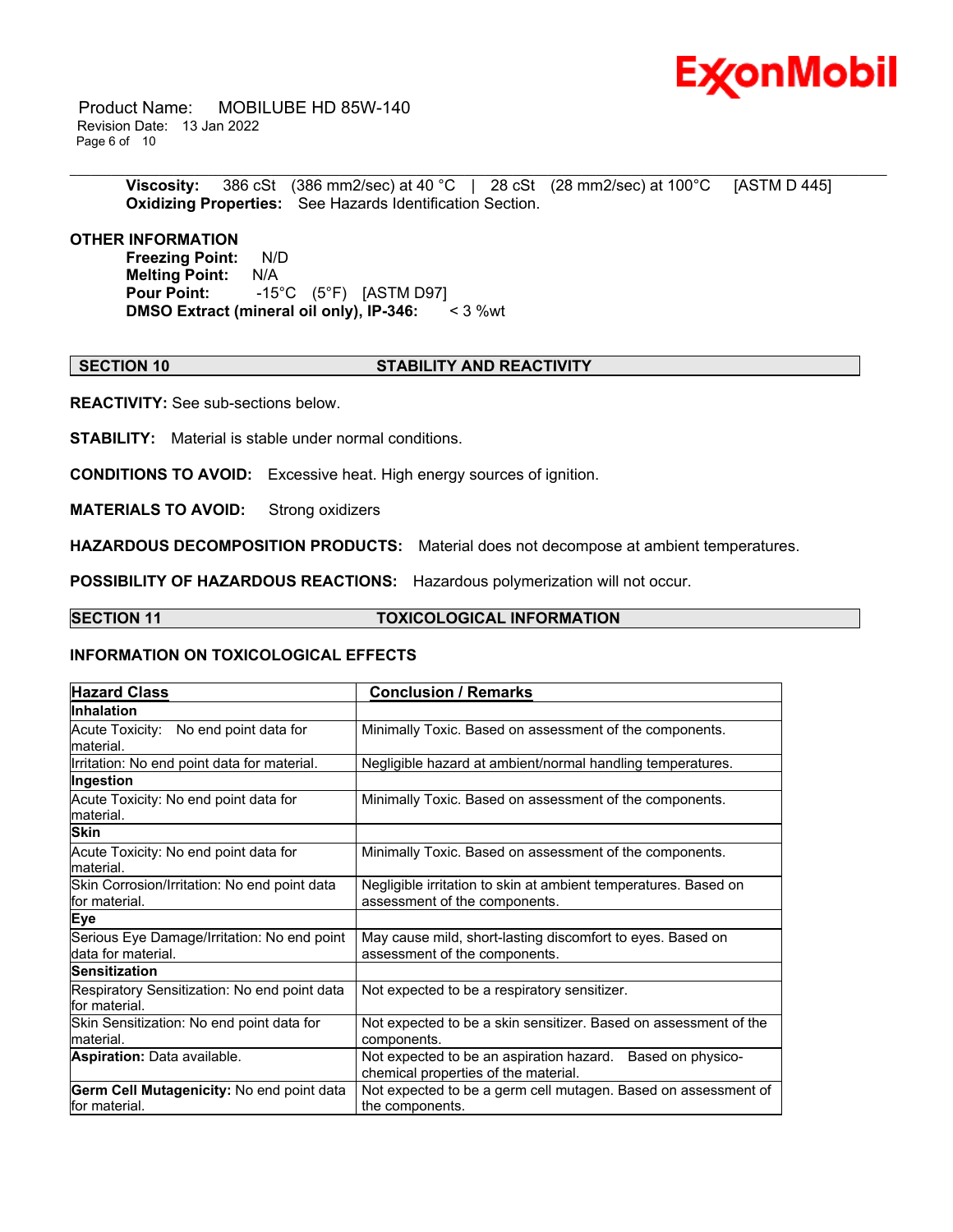

 Product Name: MOBILUBE HD 85W-140 Revision Date: 13 Jan 2022 Page 7 of 10

| Carcinogenicity: No end point data for                    | Not expected to cause cancer. Based on assessment of the                              |
|-----------------------------------------------------------|---------------------------------------------------------------------------------------|
| Imaterial.                                                | components.                                                                           |
| Reproductive Toxicity: No end point data<br>for material. | Not expected to be a reproductive toxicant. Based on assessment<br>of the components. |
| Lactation: No end point data for material.                | Not expected to cause harm to breast-fed children.                                    |
| Specific Target Organ Toxicity (STOT)                     |                                                                                       |
| Single Exposure: No end point data for                    | Not expected to cause organ damage from a single exposure.                            |
| material.                                                 |                                                                                       |
| Repeated Exposure: No end point data for                  | Not expected to cause organ damage from prolonged or repeated                         |
| material.                                                 | exposure. Based on assessment of the components.                                      |

# **OTHER INFORMATION For the product itself:**

Repeated and/or prolonged exposure may cause irritation to the skin, eyes, or respiratory tract. Component concentrations in this formulation would not be expected to cause skin sensitization, based on tests of the components, this formulation, or similar formulations.

# **Contains:**

Base oil severely refined: Not carcinogenic in animal studies. Representative material passes IP-346, Modified Ames test, and/or other screening tests. Dermal and inhalation studies showed minimal effects; lung non-specific infiltration of immune cells, oil deposition and minimal granuloma formation. Not sensitizing in test animals.

**The following ingredients are cited on the lists below:** None.

|                | --REGULATORY LISTS SEARCHED-- |               |
|----------------|-------------------------------|---------------|
| $1 =$ NTP CARC | $3 = IARC 1$                  | $5 = IARC2B$  |
| $2 = NTP$ SUS  | $4 = IARC 2A$                 | 6 = OSHA CARC |

# **SECTION 12 ECOLOGICAL INFORMATION**

The information given is based on data for the material, components of the material, or for similar materials, through the application of bridging principals.

# **ECOTOXICITY**

Material -- Not expected to be harmful to aquatic organisms.

#### **MOBILITY**

 Base oil component -- Low solubility and floats and is expected to migrate from water to the land. Expected to partition to sediment and wastewater solids.

# **PERSISTENCE AND DEGRADABILITY**

# **Biodegradation:**

Base oil component -- Expected to be inherently biodegradable

# **BIOACCUMULATION POTENTIAL**

 Base oil component -- Has the potential to bioaccumulate, however metabolism or physical properties may reduce the bioconcentration or limit bioavailability.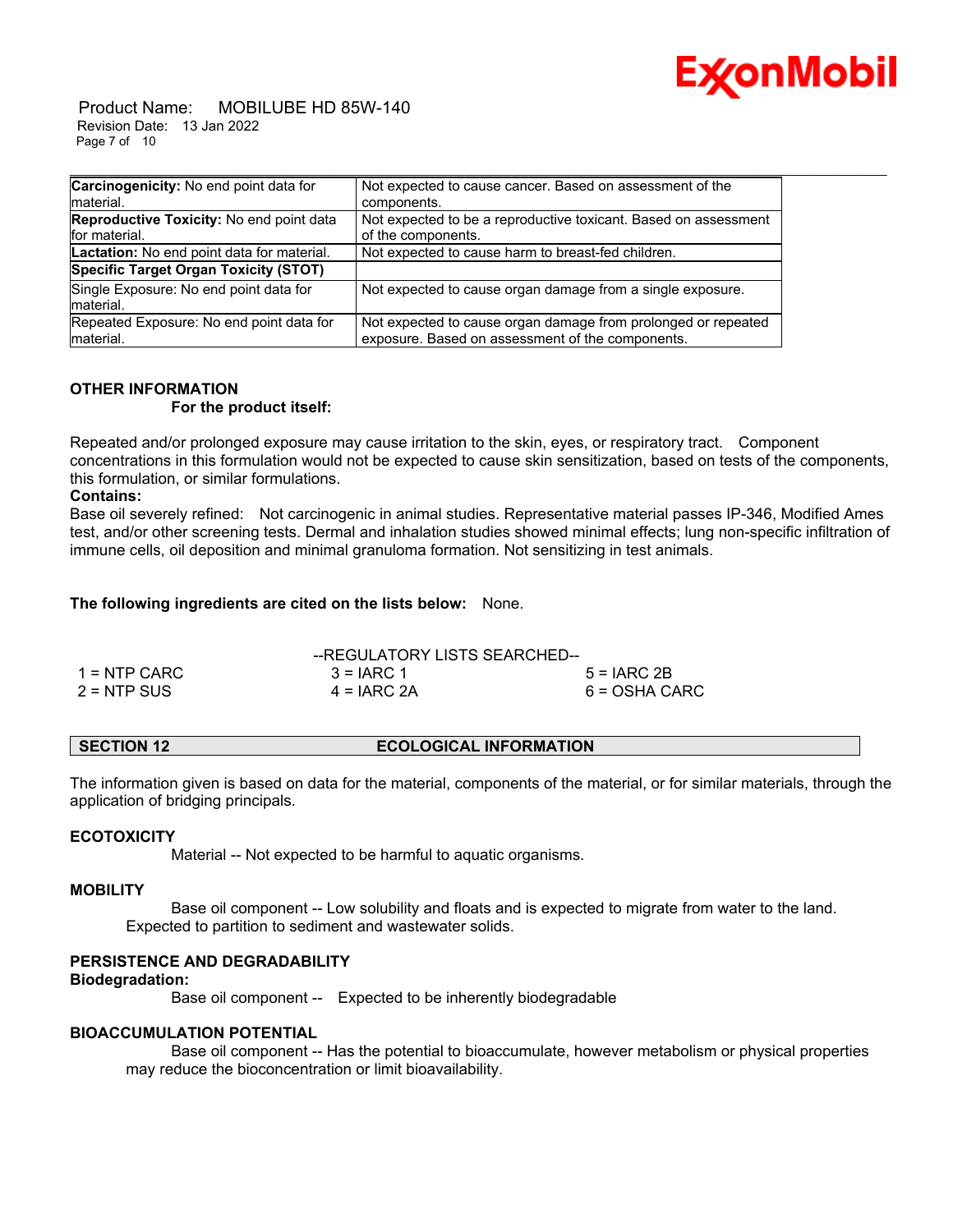

 Product Name: MOBILUBE HD 85W-140 Revision Date: 13 Jan 2022 Page 8 of 10

#### **SECTION 13 DISPOSAL CONSIDERATIONS**

\_\_\_\_\_\_\_\_\_\_\_\_\_\_\_\_\_\_\_\_\_\_\_\_\_\_\_\_\_\_\_\_\_\_\_\_\_\_\_\_\_\_\_\_\_\_\_\_\_\_\_\_\_\_\_\_\_\_\_\_\_\_\_\_\_\_\_\_\_\_\_\_\_\_\_\_\_\_\_\_\_\_\_\_\_\_\_\_\_\_\_\_\_\_\_\_\_\_\_\_\_\_\_\_\_\_\_\_\_\_\_\_\_\_\_\_\_\_

Disposal recommendations based on material as supplied. Disposal must be in accordance with current applicable laws and regulations, and material characteristics at time of disposal.

#### **DISPOSAL RECOMMENDATIONS**

Product is suitable for burning in an enclosed controlled burner for fuel value or disposal by supervised incineration at very high temperatures to prevent formation of undesirable combustion products.

### **REGULATORY DISPOSAL INFORMATION**

RCRA Information: The unused product, in our opinion, is not specifically listed by the EPA as a hazardous waste (40 CFR, Part 261D), nor is it formulated to contain materials which are listed as hazardous wastes. It does not exhibit the hazardous characteristics of ignitability, corrositivity or reactivity and is not formulated with contaminants as determined by the Toxicity Characteristic Leaching Procedure (TCLP). However, used product may be regulated.

**Empty Container Warning** Empty Container Warning (where applicable): Empty containers may contain residue and can be dangerous. Do not attempt to refill or clean containers without proper instructions. Empty drums should be completely drained and safely stored until appropriately reconditioned or disposed. Empty containers should be taken for recycling, recovery, or disposal through suitably qualified or licensed contractor and in accordance with governmental regulations. DO NOT PRESSURISE, CUT, WELD, BRAZE, SOLDER, DRILL, GRIND, OR EXPOSE SUCH CONTAINERS TO HEAT, FLAME, SPARKS, STATIC ELECTRICITY, OR OTHER SOURCES OF IGNITION. THEY MAY EXPLODE AND CAUSE INJURY OR DEATH.

| <b>TRANSPORT INFORMATION</b><br><b>SECTION 14</b> |
|---------------------------------------------------|
|---------------------------------------------------|

- **LAND (DOT):** Not Regulated for Land Transport
- **LAND (TDG):** Not Regulated for Land Transport
- **SEA (IMDG):** Not Regulated for Sea Transport according to IMDG-Code

**Marine Pollutant:** No

**AIR (IATA):** Not Regulated for Air Transport

#### **SECTION 15 REGULATORY INFORMATION**

**OSHA HAZARD COMMUNICATION STANDARD:** This material is not considered hazardous in accordance with OSHA HazCom 2012, 29 CFR 1910.1200.

**Listed or exempt from listing/notification on the following chemical inventories:** AIIC, DSL, ENCS, IECSC, ISHL, KECI, PICCS, TCSI, TSCA

**SARA 302:** No chemicals in this material are subject to the reporting requirements of SARA Title III, Section 302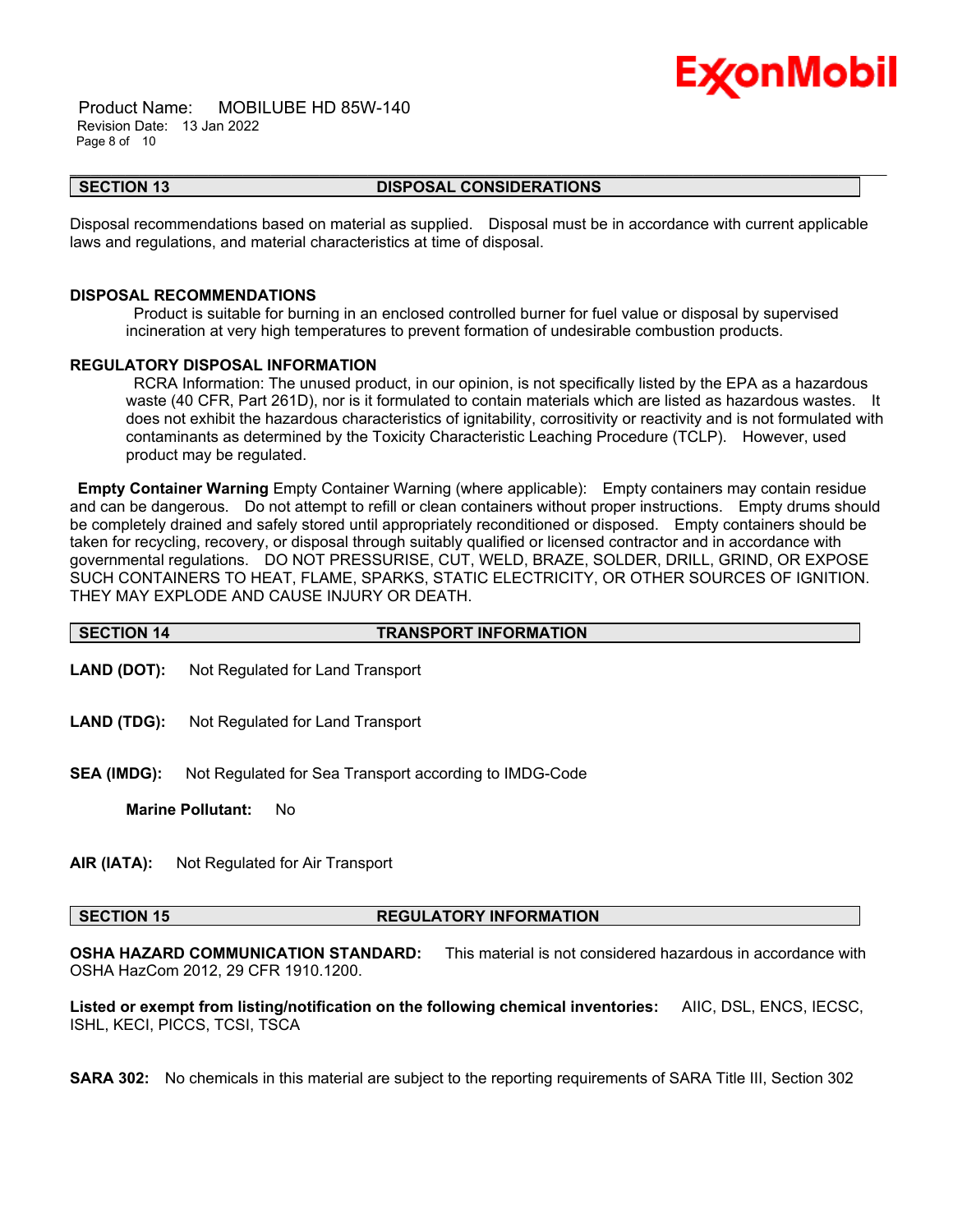

# **SARA (311/312) REPORTABLE GHS HAZARD CLASSES:** None.

**SARA (313) TOXIC RELEASE INVENTORY:** This material contains no chemicals subject to the supplier notification requirements of the SARA 313 Toxic Release Program.

\_\_\_\_\_\_\_\_\_\_\_\_\_\_\_\_\_\_\_\_\_\_\_\_\_\_\_\_\_\_\_\_\_\_\_\_\_\_\_\_\_\_\_\_\_\_\_\_\_\_\_\_\_\_\_\_\_\_\_\_\_\_\_\_\_\_\_\_\_\_\_\_\_\_\_\_\_\_\_\_\_\_\_\_\_\_\_\_\_\_\_\_\_\_\_\_\_\_\_\_\_\_\_\_\_\_\_\_\_\_\_\_\_\_\_\_\_\_

#### **The following ingredients are cited on the lists below:**

| <b>Chemical Name</b>                                                     | <b>CAS Number</b> | <b>List Citations</b> |
|--------------------------------------------------------------------------|-------------------|-----------------------|
| IHYDROTREATED RESIDUAL OIL   64742-57-0                                  |                   | 18                    |
| ISEVERELY HYDROTREATED<br><b>IHEAVY PARAFFINIC</b><br><b>IDISTILLATE</b> | 64742-54-7        | 17. 18. 19            |

# --REGULATORY LISTS SEARCHED--

| 1 = ACGIH ALL  | $6 = TSCA$ 5a2     | $11 = CA$ P65 REPRO | $16$ = MN RTK |
|----------------|--------------------|---------------------|---------------|
| $2 = ACGIH A1$ | $7 = TSCA5e$       | $12$ = CA RTK       | $17 = NJ RTK$ |
| $3 = ACGIH A2$ | $8 = TSCA6$        | $13 = IL$ RTK       | $18 = PA RTK$ |
| $4 = OSHA Z$   | $9 = TSCA 12b$     | $14 = I A RTK$      | $19 = RIRTK$  |
| $5 = TSCA4$    | $10 = CA$ P65 CARC | $15 = M1293$        |               |

Code key: CARC=Carcinogen; REPRO=Reproductive

# **SECTION 16 OTHER INFORMATION**

 $N/D = Not determined$ ,  $N/A = Not applicable$ 

#### **KEY TO THE H-CODES CONTAINED IN SECTION 3 OF THIS DOCUMENT (for information only):**

H227: Combustible liquid; Flammable Liquid, Cat 4

H302: Harmful if swallowed; Acute Tox Oral, Cat 4

- H304: May be fatal if swallowed and enters airways; Aspiration, Cat 1
- H314(1B): Causes severe skin burns and eye damage; Skin Corr/Irritation, Cat 1B

H316: Causes mild skin irritation; Skin Corr/Irritation, Cat 3

H317: May cause allergic skin reaction; Skin Sensitization, Cat 1

H318: Causes serious eye damage; Serious Eye Damage/Irr, Cat 1

H335: May cause respiratory irritation; Target Organ Single, Resp Irr

H373: May cause damage to organs through prolonged or repeated exposure; Target Organ, Repeated, Cat 2

H400: Very toxic to aquatic life; Acute Env Tox, Cat 1

H401: Toxic to aquatic life; Acute Env Tox, Cat 2

H402: Harmful to aquatic life; Acute Env Tox, Cat 3

H410: Very toxic to aquatic life with long lasting effects; Chronic Env Tox, Cat 1

H411: Toxic to aquatic life with long lasting effects; Chronic Env Tox, Cat 2

H412: Harmful to aquatic life with long lasting effects; Chronic Env Tox, Cat 3

#### **THIS SAFETY DATA SHEET CONTAINS THE FOLLOWING REVISIONS:**

Composition: Component Table information was modified. Section 05: Fire Fighting Measures - Unusual Fire Hazards information was deleted. Section 09: Color information was modified.